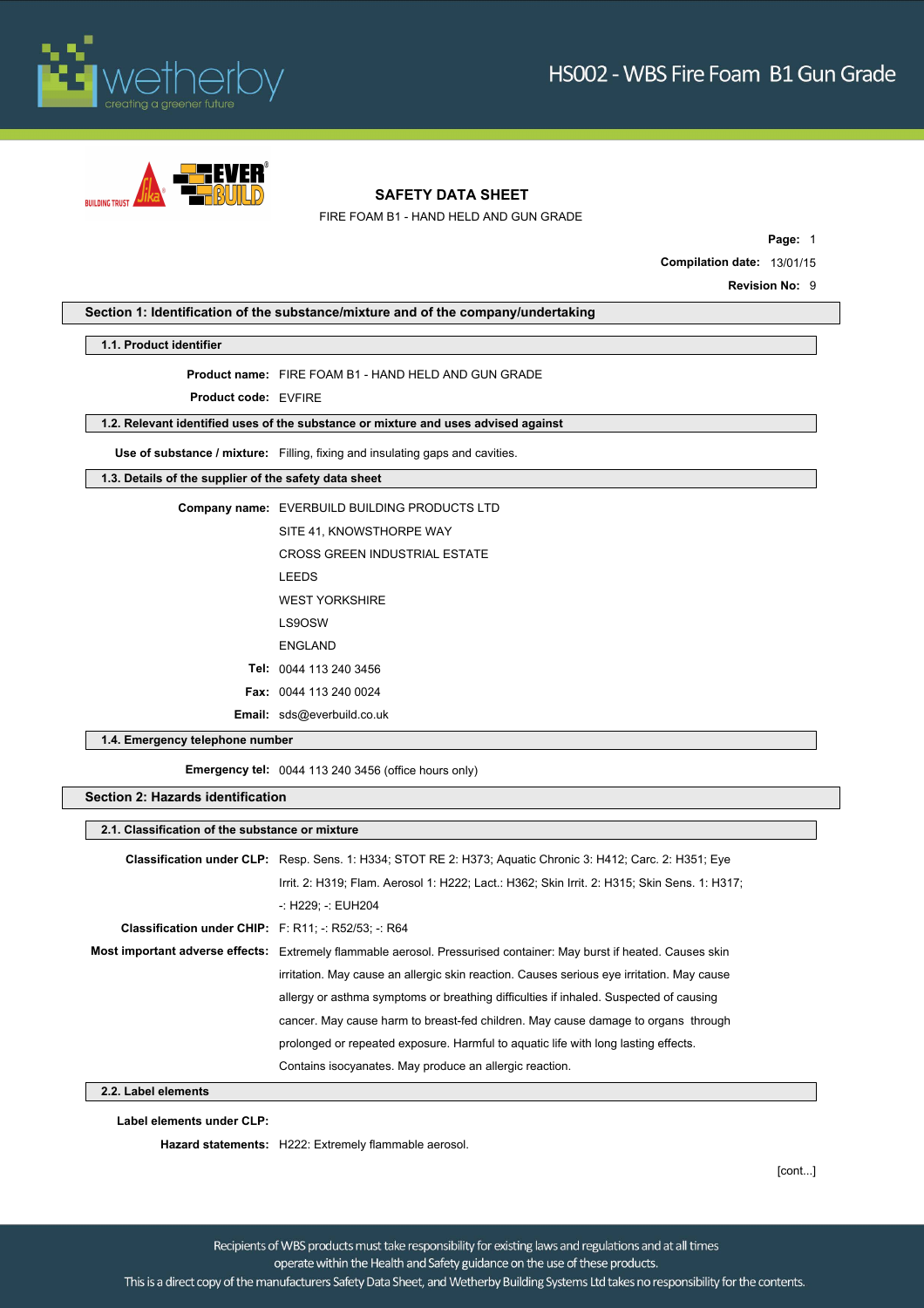## FIRE FOAM B1 - HAND HELD AND GUN GRADE

|                                 | H229: Pressurised container: May burst if heated                                        |
|---------------------------------|-----------------------------------------------------------------------------------------|
|                                 | H315: Causes skin irritation.                                                           |
|                                 | H317: May cause an allergic skin reaction.                                              |
|                                 | H319: Causes serious eye irritation.                                                    |
|                                 | H334: May cause allergy or asthma symptoms or breathing difficulties if inhaled.        |
|                                 | H351: Suspected of causing cancer.                                                      |
|                                 | H362: May cause harm to breast-fed children.                                            |
|                                 | H373: May cause damage to organs through prolonged or repeated exposure.                |
|                                 | H412: Harmful to aquatic life with long lasting effects.                                |
|                                 | EUH204: Contains isocyanates. May produce an allergic reaction.                         |
| Signal words: Danger            |                                                                                         |
| Hazard pictograms: GHS02: Flame |                                                                                         |
|                                 | GHS07: Exclamation mark                                                                 |
|                                 | GHS08: Health hazard                                                                    |
|                                 |                                                                                         |
|                                 | Precautionary statements: P211: Do not spray on an open flame or other ignition source. |
|                                 | P251: Pressurized container: Do not pierce or burn, even after use.                     |
|                                 | P260: Do not breathe fumes.                                                             |
|                                 | P280: Wear protective gloves, eye/face protection.                                      |
|                                 | P304+341: IF INHALED: If breathing is difficult, remove victim to fresh air and keep at |
|                                 | rest in a position comfortable for breathing.                                           |
|                                 | P305+351+338: IF IN EYES: Rinse cautiously with water for several minutes. Remove       |
|                                 | contact lenses, if present and easy to do. Continue rinsing.                            |
|                                 | P270: Do not eat, drink or smoke when using this product.                               |
|                                 | P285: In case of inadequate ventilation wear respiratory protection.                    |
|                                 | P302+352: IF ON SKIN: Wash with plenty of soap and water.                               |
|                                 | P308+313: IF exposed or concerned: Get medical advice/attention.                        |
|                                 | P332+313: If skin irritation occurs: Get medical advice.                                |
|                                 | P337+313: If eye irritation persists: Get medical attention.                            |
|                                 | P363: Wash contaminated clothing before reuse.                                          |
|                                 | P405: Store locked up.                                                                  |
|                                 | P410+412: Protect from sunlight. Do not expose to temperatures exceeding 50 °C.         |
|                                 | P501: Dispose of contents/container to in accordance with local/national regulations.   |

# **2.3. Other hazards**

**Other hazards:** In use, may form flammable / explosive vapour-air mixture.

**PBT:** This product is not identified as a PBT/vPvB substance.

**Page:** 2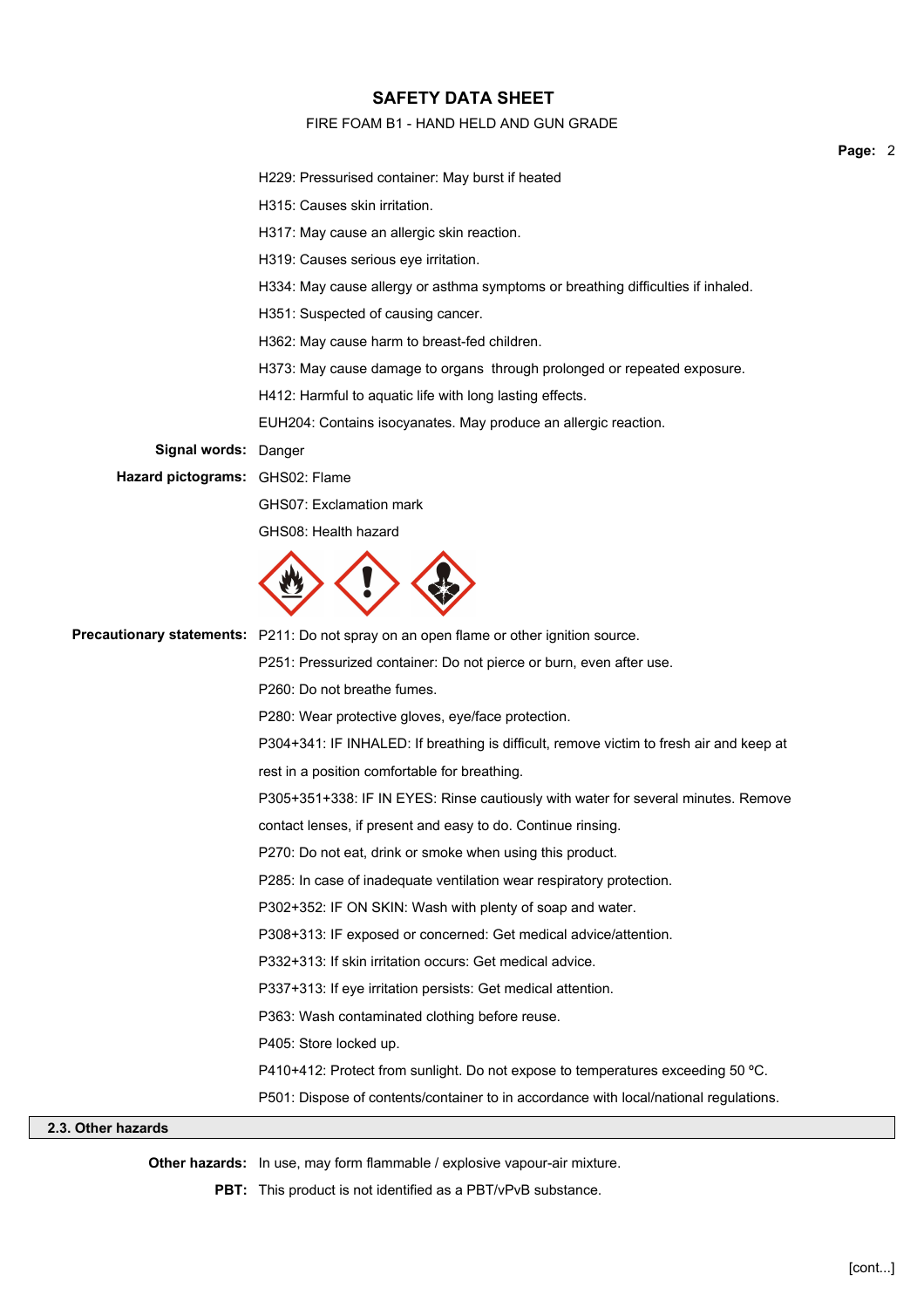## FIRE FOAM B1 - HAND HELD AND GUN GRADE

# **Section 3: Composition/information on ingredients**

## **3.2. Mixtures**

## **Hazardous ingredients:**

# TRIS(2-CHLORO-1-METHYLETHYL)PHOSPHATE

| <b>EINECS</b>            | CAS        | Classification<br>CHIP.  | <b>CLP Classification</b> | Percent        |
|--------------------------|------------|--------------------------|---------------------------|----------------|
| $\overline{\phantom{0}}$ | 13674-84-5 | $\overline{\phantom{0}}$ | Acute Tox. 4: H302        | ാററി<br>∙JU 70 |

## DIMETHYL ETHER

| 204-065-8<br>115-10-6<br>Flam. Gas 1: H220: Press. Gas: H280<br>Substance with a Community<br>workplace exposure limit. | 1-10% |
|-------------------------------------------------------------------------------------------------------------------------|-------|
|-------------------------------------------------------------------------------------------------------------------------|-------|

# PROPANE

| 200-827-9 | 74-98-6 | Substance with a Community<br>workplace exposure limit. | Flam, Gas 1: H220: Press, Gas: H280 | -10% |
|-----------|---------|---------------------------------------------------------|-------------------------------------|------|
|           |         |                                                         |                                     |      |

## ISOBUTANE

| 200-857-2 | 75-28-5 | Substance with a Community | Flam. Gas 1: H220; Press. Gas: H280 | -10% ∣ |
|-----------|---------|----------------------------|-------------------------------------|--------|
|           |         | workplace exposure limit.  |                                     |        |

## ALKANES, C14-17, CHLORO

| 287-477-0 | 85535-85-9 | - | Lact.: H362; Aquatic Chronic 1: H410; | 1-10% |
|-----------|------------|---|---------------------------------------|-------|
|           |            |   | Aquatic Acute 1: H400                 |       |

## **Non-classified ingredients:**

# DIPHENYLMETHANEDIISOCYANATE, ISOMERES AND HOMOLOGUES

| <b>EINECS</b> | CAS        | <b>CHIP Classification</b> | <b>CLP Classification</b>                                                                                                                                 | Percent |
|---------------|------------|----------------------------|-----------------------------------------------------------------------------------------------------------------------------------------------------------|---------|
| 500-079-6     | 32055-14-4 | -                          | Skin Irrit. 2: H315; Resp. Sens. 1:<br>H334; Carc. 2: H351; Skin Sens. 1:<br>H317; Eye Irrit. 2: H319; Acute Tox. 4:<br>H332; STOT SE 3: H335; STOT RE 2: | 10-30%  |
|               |            |                            | H373                                                                                                                                                      |         |

# **Section 4: First aid measures**

| 4.1. Description of first aid measures |                                                                                                          |
|----------------------------------------|----------------------------------------------------------------------------------------------------------|
|                                        | <b>Skin contact:</b> Remove all contaminated clothes and footwear immediately unless stuck to skin. Wash |
|                                        | immediately with plenty of soap and water. Remove/soften cured foam from skin with                       |
|                                        | petroleum jelly or via constant softening with hot soapy water If symptoms persist.                      |
|                                        | consult a doctor.                                                                                        |
|                                        | <b>Eye contact:</b> Bathe the eye with running water for 15 minutes. Consult a doctor.                   |
|                                        | <b>Ingestion:</b> Wash out mouth with water. Do not induce vomiting. Consult a doctor.                   |
|                                        | Inhalation: Remove casualty from exposure ensuring one's own safety whilst doing so. If symptoms         |
|                                        | persist seek medical advice.                                                                             |
|                                        |                                                                                                          |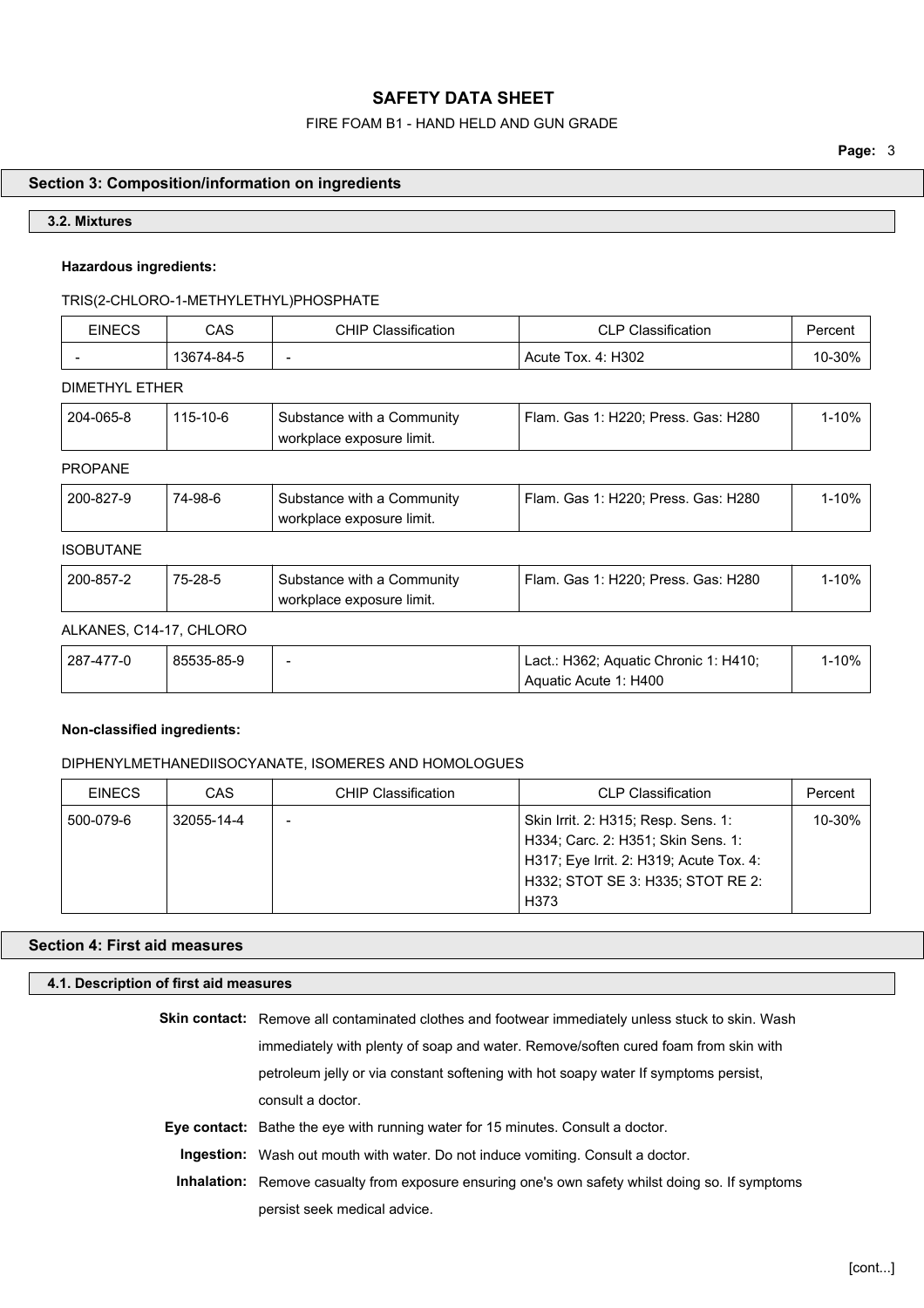#### FIRE FOAM B1 - HAND HELD AND GUN GRADE

#### **Page:** 4

#### **4.2. Most important symptoms and effects, both acute and delayed**

**Skin contact:** There may be irritation and redness at the site of contact.

**Eye contact:** There may be irritation and redness. The eyes may water profusely.

**Ingestion:** There may be soreness and redness of the mouth and throat. Nausea and stomach

pain may occur. There may be vomiting.

**Inhalation:** There may be irritation of the throat with a feeling of tightness in the chest.

## **4.3. Indication of any immediate medical attention and special treatment needed**

#### **Section 5: Fire-fighting measures**

#### **5.1. Extinguishing media**

**Extinguishing media:** Alcohol or polymer foam. Carbon dioxide. Dry chemical powder. Use water spray to cool containers. Do not use water jet.

#### **5.2. Special hazards arising from the substance or mixture**

**Exposure hazards:** Extremely flammable. In combustion emits toxic fumes. Forms explosive air-vapour mixture. Vapour may travel considerable distance to source of ignition and flash back. Bursting aerosols can be forcibly projected from a fire.

suriᏠ-

#### **5.3. Advice for fire-fighters**

**Advice for fire-fighters:** Wear self-contained breathing apparatus. Wear protective clothing to prevent contact with skin and eyes.

## **Section 6: Accidental release measures**

#### **6.1. Personal precautions, protective equipment and emergency procedures**

**Personal precautions:** Refer to section 8 of SDS for personal protection details. If outside do not approach from downwind. If outside keep bystanders upwind and away from danger point. Mark out the contaminated area with signs and prevent access to unauthorised personnel. Turn leaking containers leak-side up to prevent the escape of liquid. Eliminate all sources of ignition.

#### **6.2. Environmental precautions**

**Environmental precautions:** Do not discharge into drains or rivers. Contain the spillage using bunding.

#### **6.3. Methods and material for containment and cleaning up**

**Clean-up procedures:** Clean-up should be dealt with only by qualified personnel familiar with the specific substance. Do not use equipment in clean-up procedure which may produce sparks. Allow product to solidify and remove it by mechanical means. Remove uncured foam with acetone Take up residues with absorbent material (e.g. sand, vermiculite). Transfer to a closable, labelled salvage container for disposal by an appropriate method.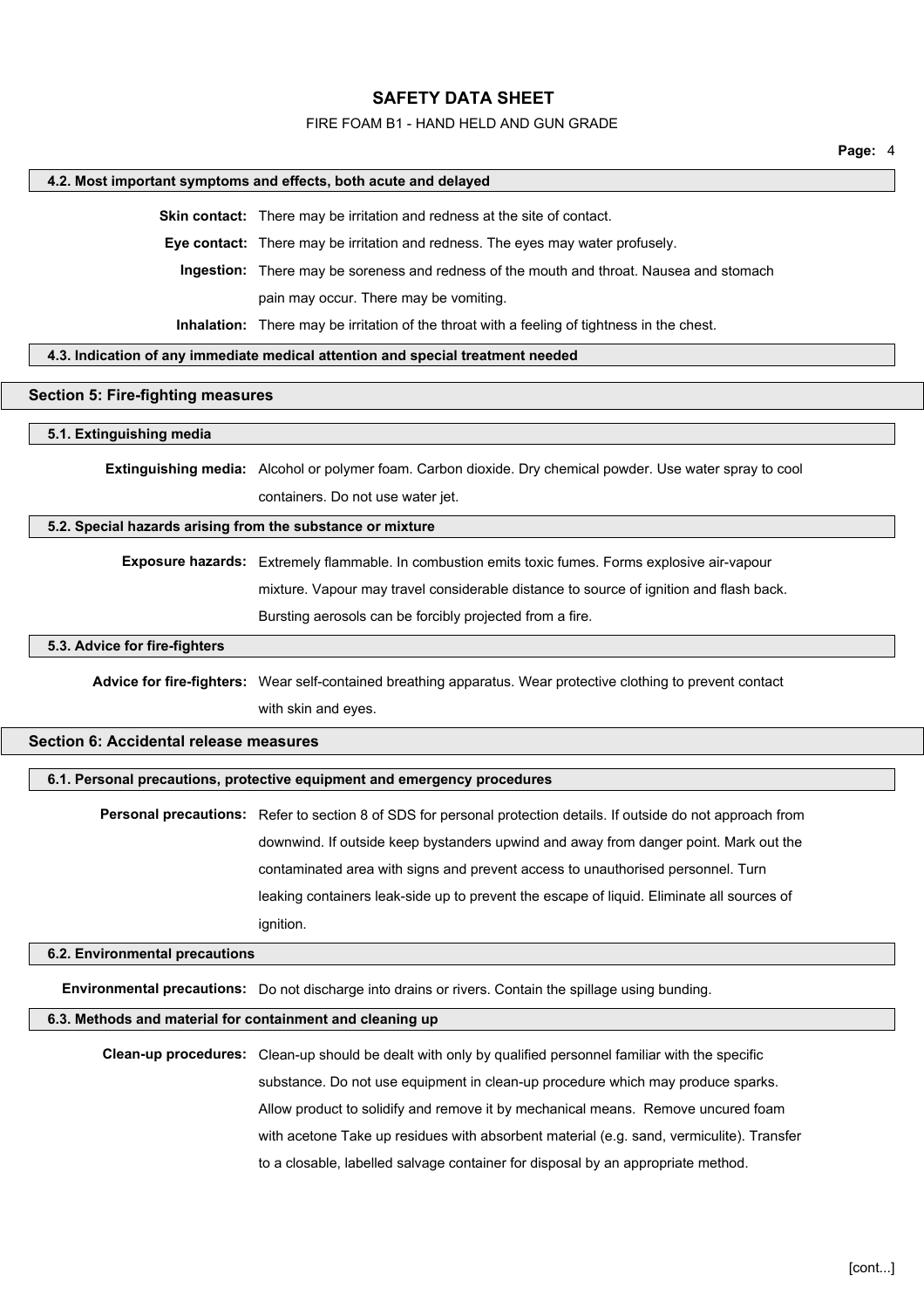## FIRE FOAM B1 - HAND HELD AND GUN GRADE

#### **6.4. Reference to other sections**

## **Reference to other sections:** Refer to section 8 of SDS. Refer to section 13 of SDS.

#### **Section 7: Handling and storage**

## **7.1. Precautions for safe handling**

**Handling requirements:** Avoid direct contact with the substance. Ensure there is sufficient ventilation of the area. Do not handle in a confined space. Avoid the formation or spread of mists in the air.

Smoking is forbidden. Use non-sparking tools.

## **7.2. Conditions for safe storage, including any incompatibilities**

| Storage conditions: Store in cool, well ventilated area. Keep container tightly closed. Keep away from |
|--------------------------------------------------------------------------------------------------------|
| sources of ignition. Prevent the build up of electrostatic charge in the immediate area.               |
| Ensure lighting and electrical equipment are not a source of ignition. Store in original               |
| containers between +5 and +25 °C. Storage outside these paramaters will dramatically                   |
| reduce shelf life and invalidates all product warranties.                                              |
|                                                                                                        |

contḀ̍

**Suitable packaging:** Must only be kept in original packaging.

**7.3. Specific end use(s)**

# **Section 8: Exposure controls/personal protection**

## **8.1. Control parameters**

#### **Hazardous ingredients:**

## **DIMETHYL ETHER**

| <b>Workplace exposure limits:</b> |                                       | Respirable dust |            |              |
|-----------------------------------|---------------------------------------|-----------------|------------|--------------|
| State                             | 8 hour TWA                            | 15 min. STEL    | 8 hour TWA | 15 min. STEL |
| UK                                | 766 mg/m3                             | 958 mg/m3       |            |              |
| <b>PROPANE</b>                    |                                       |                 |            |              |
| UK                                | 1800 mg/m3                            | 7200 mg/m3      | -          | -            |
| <b>ISOBUTANE</b>                  |                                       |                 |            |              |
| UK                                | 2400 mg/m3                            | 9600 mg/m3      | -          | -            |
| <b>DNEL/PNEC Values</b>           |                                       |                 |            |              |
|                                   | <b>DNEL / PNEC</b> No data available. |                 |            |              |
| 8.2. Exposure controls            |                                       |                 |            |              |

| <b>Engineering measures:</b> Ensure there is sufficient ventilation of the area. Ensure lighting and electrical         |
|-------------------------------------------------------------------------------------------------------------------------|
| equipment are not a source of ignition.                                                                                 |
| <b>Respiratory protection:</b> Gas/vapour filter, type A: organic vapours (EN141). must be worn if vapour concentration |
| is above OES or if ventilation is poor Self-contained breathing apparatus must be                                       |
| available in case of emergency.                                                                                         |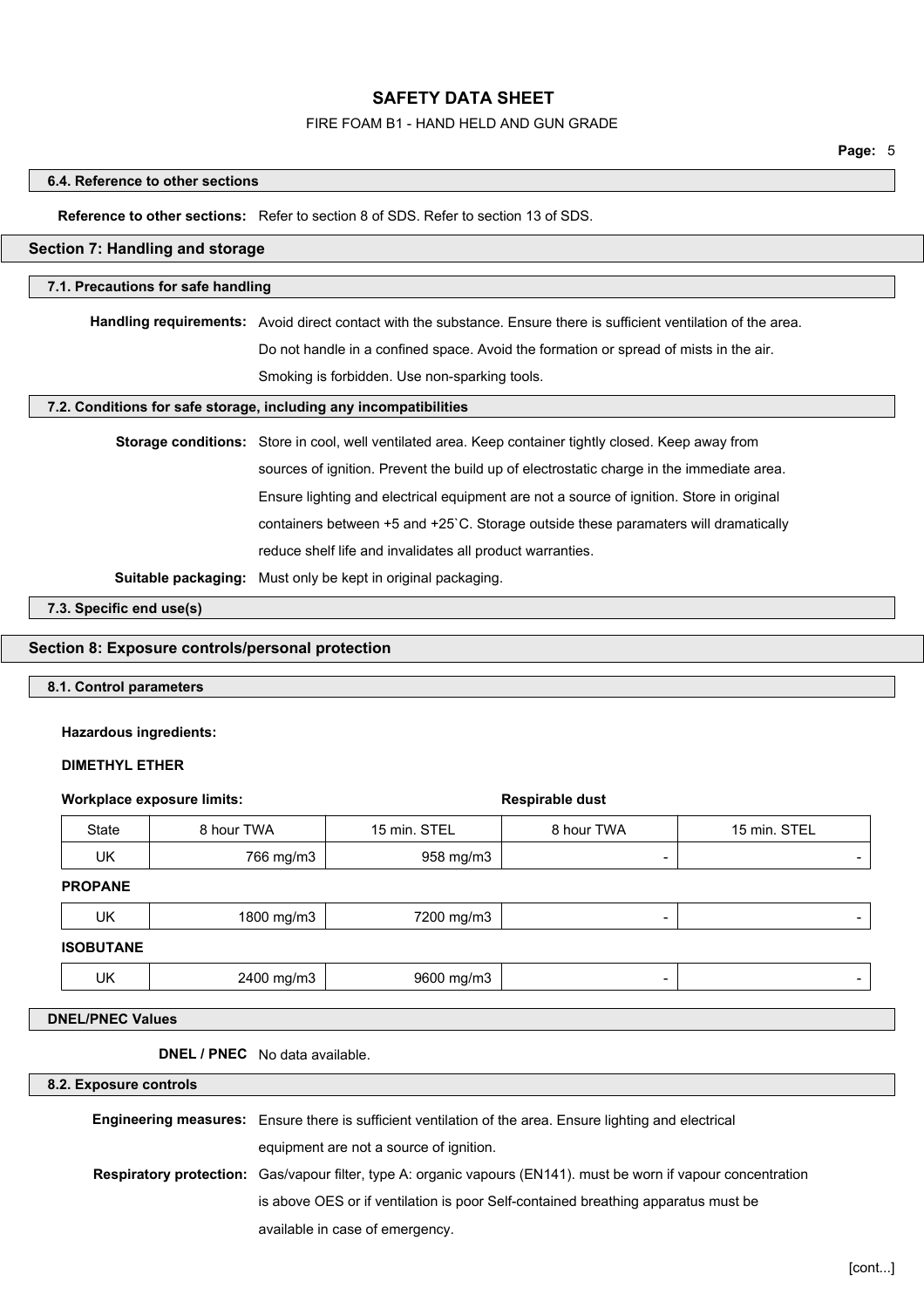#### FIRE FOAM B1 - HAND HELD AND GUN GRADE

**Page:** 6

**Hand protection:** Protective gloves. Butyl gloves. Change gloves regularly to prevent permeability.

**Eye protection:** Safety glasses. Ensure eye bath is to hand.

**Skin protection:** Impermeable protective clothing.

## **Section 9: Physical and chemical properties**

#### **9.1. Information on basic physical and chemical properties**

**State:** Aerosol

**Colour:** Pink

**Odour:** Characteristic odour

**Solubility in water:** Reacts with water.

**Flash point°C:** <21

#### **9.2. Other information**

**Other information:** No data available.

## **Section 10: Stability and reactivity**

**10.1. Reactivity**

**Reactivity:** Stable under recommended transport or storage conditions.

## **10.2. Chemical stability**

**Chemical stability:** Stable under normal conditions. Stable at room temperature.

#### **10.3. Possibility of hazardous reactions**

**Hazardous reactions:** Because of the high vapour pressure, containers are liable to burst if temperature rises.

s po՛

Formation of explosive gas/air mixtures.

## **10.4. Conditions to avoid**

**Conditions to avoid:** Heat. Hot surfaces. Sources of ignition. Flames.

**10.5. Incompatible materials**

**Materials to avoid:** Oxidising agents. Strong acids.

#### **10.6. Hazardous decomposition products**

Haz. decomp. products: In combustion emits toxic fumes of carbon dioxide / carbon monoxide. In combustion

emits toxic fumes of hydrogen cyanide.

## **Section 11: Toxicological information**

#### **11.1. Information on toxicological effects**

**Toxicity values:** No data available.

#### **Symptoms / routes of exposure**

**Skin contact:** There may be irritation and redness at the site of contact.

**Eye contact:** There may be irritation and redness. The eyes may water profusely.

**Ingestion:** There may be soreness and redness of the mouth and throat. Nausea and stomach

pain may occur. There may be vomiting.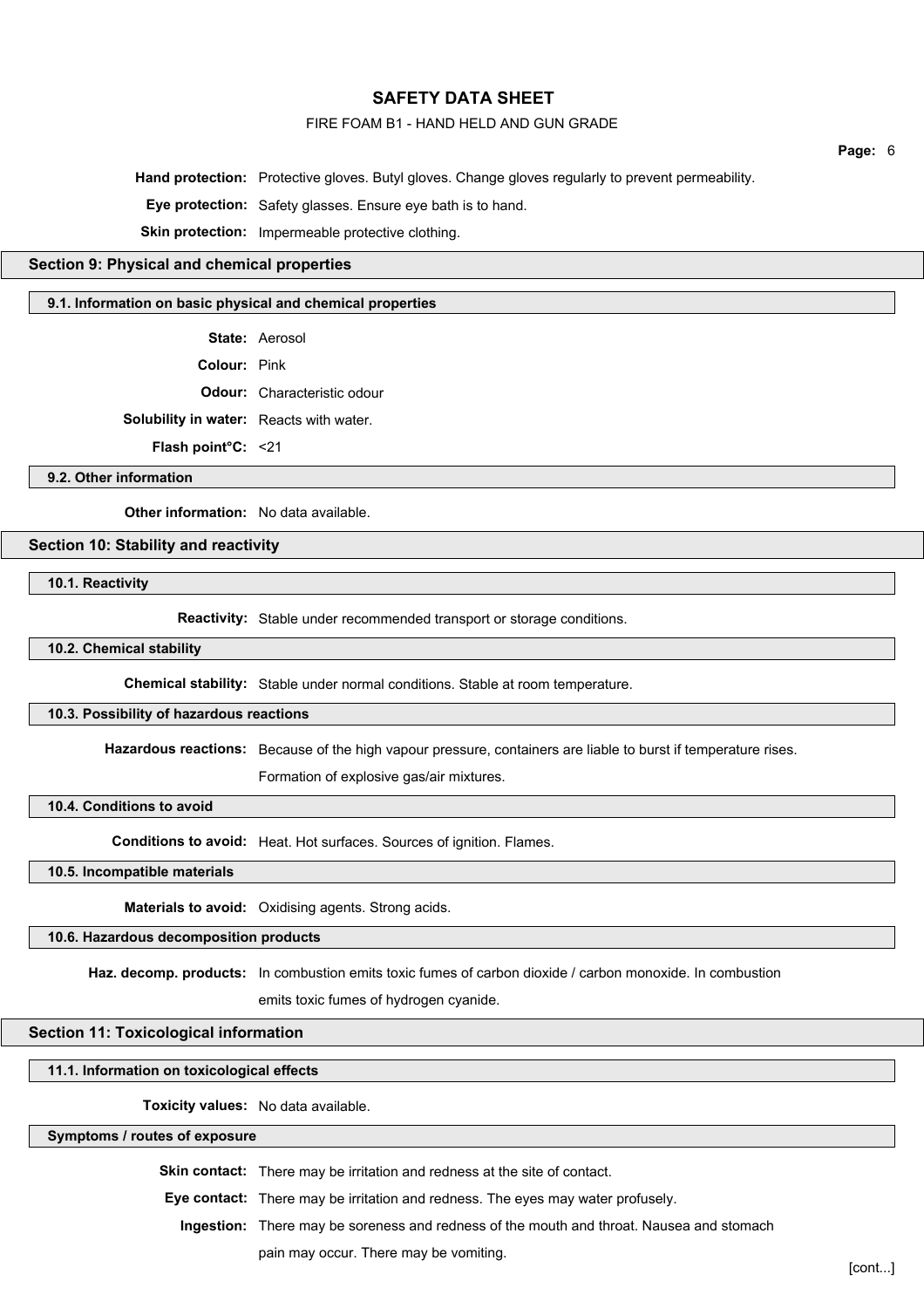## FIRE FOAM B1 - HAND HELD AND GUN GRADE

**Page:** 7

**Inhalation:** There may be irritation of the throat with a feeling of tightness in the chest.

## **Section 12: Ecological information**

**12.1. Toxicity**

**Ecotoxicity values:** No data available.

## **12.2. Persistence and degradability**

**Persistence and degradability:** No data available.

## **12.3. Bioaccumulative potential**

**Bioaccumulative potential:** No data available.

**12.4. Mobility in soil**

**Mobility:** No data available.

#### **12.5. Results of PBT and vPvB assessment**

**PBT identification:** This product is not identified as a PBT/vPvB substance.

**12.6. Other adverse effects**

#### **Section 13: Disposal considerations**

#### **13.1. Waste treatment methods**

|                             | <b>Disposal operations:</b> Transfer to a suitable container and arrange for collection by specialised disposal |
|-----------------------------|-----------------------------------------------------------------------------------------------------------------|
|                             | company.                                                                                                        |
| Waste code number: 16 05 04 |                                                                                                                 |
|                             | Disposal of packaging: Waste material code packaging (91/689/EEC); Council decision 2001/118/EC, O.J L47        |
|                             | of 16/2/2001) 15 01 10 (packaging containing residues of or contaminated by                                     |
|                             | dangerous substances)                                                                                           |
|                             | <b>NB:</b> The user's attention is drawn to the possible existence of regional or national                      |

regulations regarding disposal.

## **Section 14: Transport information**

**14.1. UN number**

**UN number:** UN1950

## **14.2. UN proper shipping name**

**Shipping name:** AEROSOLS

**14.3. Transport hazard class(es)**

**Transport class:** 2

**14.4. Packing group**

**14.5. Environmental hazards**

**Environmentally hazardous:** No **Marine pollutant:** No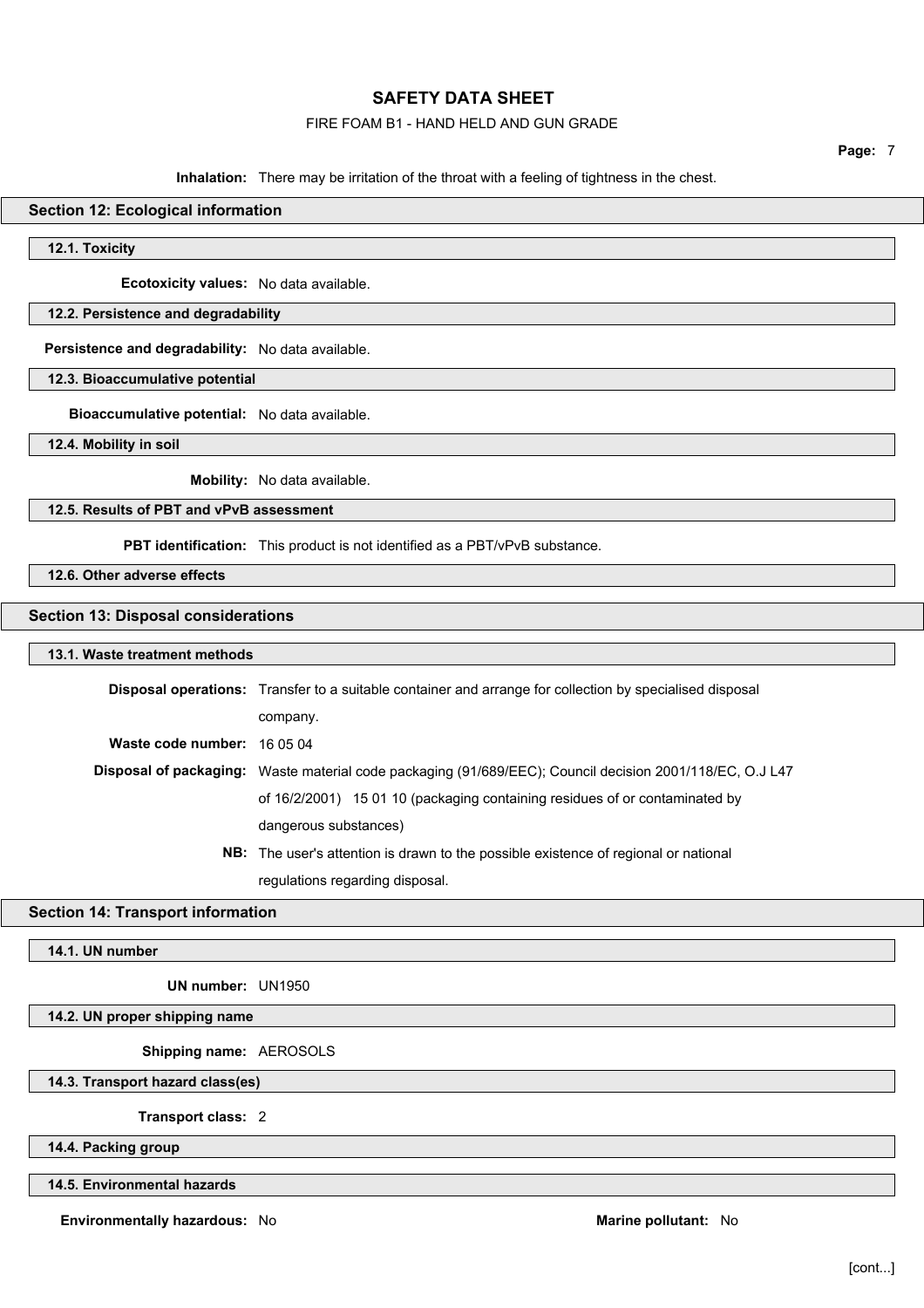#### FIRE FOAM B1 - HAND HELD AND GUN GRADE

**Page:** 8

# **14.6. Special precautions for user Section 15: Regulatory information 15.1. Safety, health and environmental regulations/legislation specific for the substance or mixture 15.2. Chemical Safety Assessment Chemical safety assessment:** A chemical safety assessment has not been carried out for the substance or the mixture by the supplier. **Section 16: Other information Other information Other information:** This safety data sheet is prepared in accordance with Commission Regulation (EU) No 453/2010. \* indicates text in the SDS which has changed since the last revision. **Phrases used in s.2 and s.3:** EUH204: Contains isocyanates. May produce an allergic reaction. H220: Extremely flammable gas. H222: Extremely flammable aerosol. H229: Pressurised container: May burst if heated H302: Harmful if swallowed. H315: Causes skin irritation. H317: May cause an allergic skin reaction. H319: Causes serious eye irritation. H332: Harmful if inhaled. H334: May cause allergy or asthma symptoms or breathing difficulties if inhaled. H335: May cause respiratory irritation. H351: Suspected of causing cancer <state route of exposure if it is conclusively proven that no other routes of exposure cause the hazard>. H362: May cause harm to breast-fed children. H373: May cause damage to organs <or state all organs affected, if known> through prolonged or repeated exposure <state route of exposure if it is conclusively proven that no other routes of exposure cause the hazard>. H410: Very toxic to aquatic life with long lasting effects. H412: Harmful to aquatic life with long lasting effects. R11: Highly flammable. R52/53: Harmful to aquatic organisms, may cause long-term adverse effects in the aquatic environment. R64: May cause harm to breastfed babies. **Legend to abbreviations:** PNEC = predicted no effect level DNEL = derived no effect level

LD50 = median lethal dose